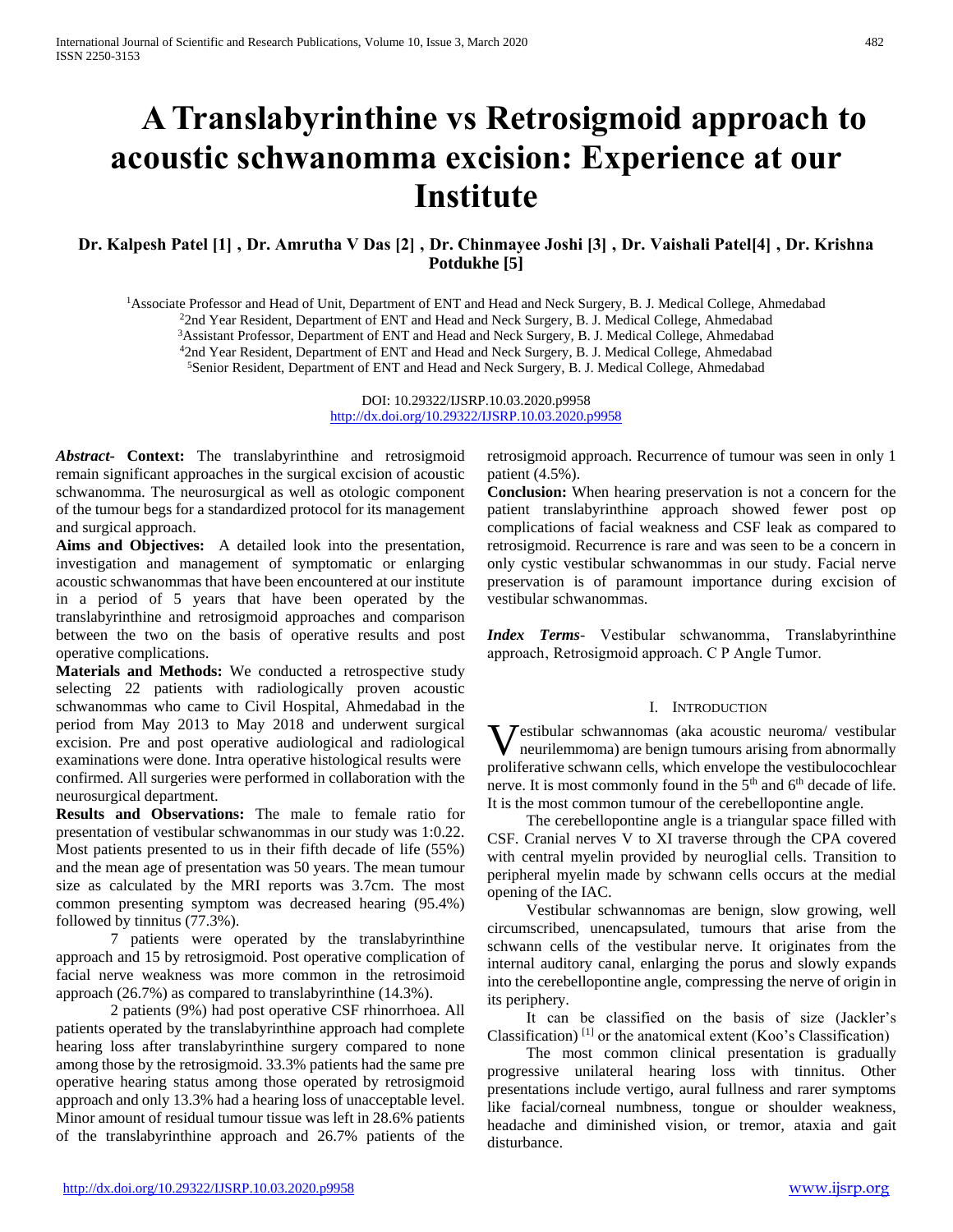Audiological assessment is done in the form of PTA, which most commonly shows asymmetric sensorineural hearing loss more for higher frequencies with poor speech discrimination: and BERA, which shows a retrocochlear pathology.

 Gadolinium enhanced T1 weighted MRI is the gold standard investigation for its diagnosis [2]. It shows the VII<sup>th</sup> and VIII<sup>th</sup> cranial nerve in its entire course from brainstem to the end organ. Surgical excision is the mainstay of treatment but other modalities such are stereotactic radiosurgery and simple observation (for small non symptomatic tumours) can also be advocated for. The 2 most common surgical approaches for its excision is translabyrinthine [3] and retrosigmoid.

 In the translabyrinthine apptoach the sigmoid sinus is kept as the posterior boundary of exposure. After a post aural incision and periosteum elevation, a wide cortical mastoidectomy is done (Figure 1) followed by a bony labyrinthectomy (Figure 2). After skeletonisation of the cochlear aqueduct, the IAC is identified drilled out and tumour exposed which is then excised after resection of the dura (Figure 3).



**Figure 1**







**Figure 3**

In the retrosigmoid approach, a craniotomy is done keeping the

sigmoid sinus as the anterior boundary. The visualized cerebellum is retracted (Figure 4) and the IAC is identified and drilled out (Figure 5). After this the dura is exposed (Figure 6) and the underlying tumour tissue is resected out (Figure 7).



**Figure 4**



**Figure 5**



**Figure 6**



**Figure 7**

## II. MATERIALS AND METHODS:

 A retrospective interventional study was conducted at Civil Hospital, Ahmedabad in the time period from May 2013 to May 2018. A total of 22 patients operated for acoustic schwanomma excision were selected. All were selected on the basis of radiological reports suggestive of acoustic schwanomma. All patients were prepared pre operatively with routine blood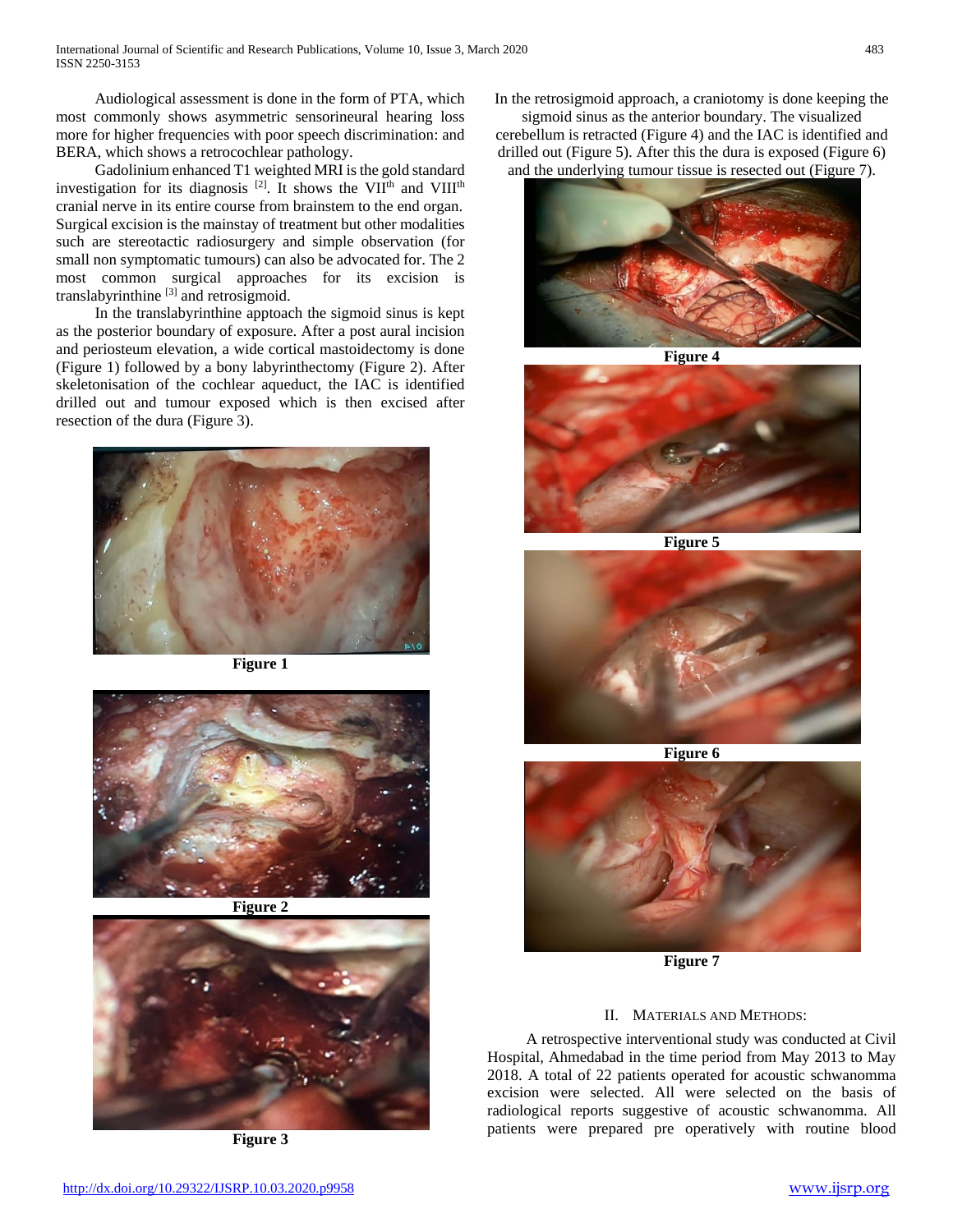investigations. PTA and BERA were done for all patients for assessing pre operative hearing status in the audiological department of the institute. Gadolinium enhanced contrast MRI was done for all patients in the radiological department of our institute. Out of the total 22 patients 7 were operated by translabyrinthine Approach and 15 by the retrosigmoid approach. Post operatively patients were discharged after 7 days barring any complications. A close watch was kept for facial nerve weakness  $[4]$ , CSF leak  $[5]$ , hearing difficulties, etc. in the post operative period. Hearing loss was assessed on the basis of pure tone average and SDS score. In pts with small tumours, pure tone average of ≤30dB and SDS ≥70% were considered eligible for hearing preservation surgery [6]. Post operative PTA at 1 year showing a pure tone average of ≤40dB or a speech discrimination score of ≥60% was considered acceptable hearing levels post operatively in these pts [7]. Facial nerve function was assessed on the basis of the House Brackman staging. Any facial weakness of Grade II or more within 7 days of the surgery was considered to be a complication due to the surgery. Patients were assessed on post operative day 7 before discharge when fresh hearing assessment was done, MRI was taken to look for residual mass and facial nerve function was clinically assessed. They were followed up for a period of 1 year at which time all these investigations were done once again and results compared between the two approaches.

### *Inclusion and exclusion criteria:*

Inclusion criteria:

- CP Angle tumour suggestive of acoustic schwanomma on radiology
- Tumour size minimum 20mm
- Excisional Biopsy proven to be acoustic schwanomma on histology
- Mentally sound patients who can be assessed by subjective audiological tests.

Exclusion criteria:

- Patients not willing for follow up
- Patients already suffering from facial weakness pre operatively
- CP Angle tumours operated thinking to be acoustic schwanomma but biopsy showing a different tumour
- Patients with bilateral profound hearing loss pre operatively

#### III. RESULTS AND OBSERVATIONS:





**Chart 1**

 Age Distribution: patients from age group 20 to 60 were chosen. The mean age of presentation was 50. Maximum patients were from the 40 to 50 year age group.



 Presenting Symptoms: almost all patients presented with hearing loss and tinnitus followed by other rarer symptoms such as vertigo, headache and cerebellar signs. Patients who presented with severe headache almost always had obstructive hydrocephalous.



#### Complications:

 Recurrence or residual tumor: A few patients showed a minimal residual tumour on the post op MRI  $[8]$ . Often times an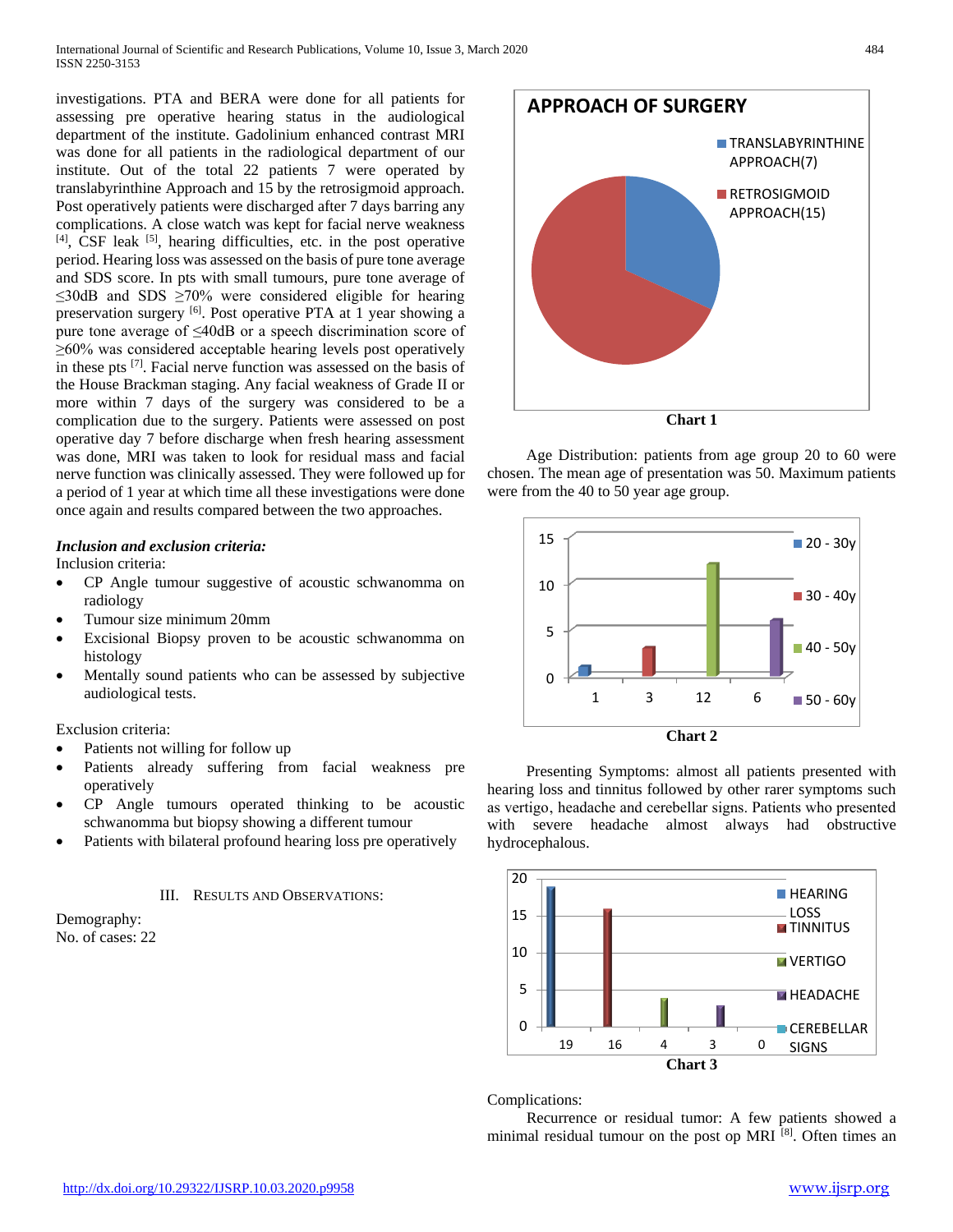aggressive surgical plan can cause more harm by damaging the facial nerve and compromising its function. Due to its slow growing and benign nature, and its propensity in middle age, a small amount of remnant tumour tissue can be left in if removing it can damage the facial nerve. 1 patient who had a large cystic vestibular schwanomma showed an increase in size on the 1 year post operative MRI as compared to the immediate post operative scan. He was referred to the oncology department for radiotherapy or radiosurgery.

 28.6% (2) patients operated by translabyrinthine approach and 26.7% (4) of the retrosigmoid patients still had small tumour load seen in the 1 year post op MRI.



**Chart 4**

 CSF Leak: CSF leak was present in 2 patients in the form of CSF rhinorrhoea<sup>[5]</sup>. No patient suffered from CSF otorrhoea or a wound site CSF fistula. Both the patients who developed CSF rhinorrhoea were operated by the retrosigmoid approach. Both were managed conservatively with oral acetazolamide, fluid restriction and head end elevation. No surgical intervention was needed

 Facial nerve weakness: facial weakness of grade II or more were documented both in the immediate post operative period and on the 1 year follow up visit. Only 1 patient developed facial weakness among those operated by translabyrinthine approach in the immediate post op period. That too was resolved on the 1 year post op follow up. Out of those operated by retrosigmoid approach' 4 had immediate post op facial weakness and 3 remained even on the 1 yaer post op evaluation.



 Post op hearing loss: translabyrinthine approach has the disadvantage of complete post operative hearing loss. Therefore it is done only in patients who already have hearing loss pre operatively. Hearing can be salvaged by the retrosigmoid

approach since the labyrinths are intact. Among those operated by retrosigmoid approach, 33.3% (5) patients had the same pre operative hearing levels and only 13.3% (2 patients) of them had a hearing loss of unacceptable level.

| ×<br>۰,<br>٠<br>۰, |  |
|--------------------|--|
|--------------------|--|

|                                                 | Translabyrinthine | Retrosigmoid |
|-------------------------------------------------|-------------------|--------------|
| Hearing same as<br>preoperative levels          | 0 cases           | 5 cases      |
| Loss present but at<br>acceptable levels        | 0 cases           | 8 cases      |
| Loss<br>present<br>at<br>unacceptable<br>levels | 0 cases           | 2 cases      |
| Complete hearing<br>loss                        | 5 cases           | 0 cases      |

#### IV. CONCLUSION:

 Hearing status plays an important role in deciding the operative plan for a patient with acoustic schwanomma, or any CP Angle tumour for that matter. Patients in whom post operative hearing is not a concern, such as those who already have hearing loss in the operative ear, the trans labyrinthine approach can be preferred according to our study. In other patients where hearing preservation <sup>[9]</sup> was an objective, the retrosigmoid approach should be preferred.

 If the choice to the surgeon is to give complete freedom from the tumour by aggressive resection, but at the cost of risk to facial nerve, it is always better to choose a less than total resection approach <sup>[10]</sup> and pay the price of leaving behind some tumour tissue. But this should not be too frightening to the patient if we could explain to them about the benign character and slow growing nature of the tumour. In the end, the treatment protocol should always be according to the surgeon's choice as per their experience and expertise.

Post operative complications after resection depend on the single most important factor of the tumour size and extent

#### **REFERENCES**

- [1] Kanzaki J, Tos M, Sanna M, et al. New and modified reporting systems from the consensus meeting on systems for reporting results in vestibular schwannoma. Otol Neurotol 2003; 24(4): 642–8.
- [2] Fiirgaard B, Pedersen CB, Lundorf E. The size of acoustic neuromas: CT and MRI .Neuroradiology 1997; 39(8): 599–601.
- [3] House WF. Transtemporal bone microsurgical removal of acoustic neuromas: Report of cases. Arch Otolaryngol 1964; 80: 617–67.
- [4] Sughrue ME, Yang I, Rutkowski MJ, et al. Preservation of facial nerve function after resection of vestibular schwannoma. Br J Neurosurg 2010; 24(6): 666–71.
- [5] Stieglitz LH, Wrede KH, Gharabaghi A, et al. Factors affecting postoperative cerebrospinal fluid leaks after retrosigmoidal craniotomy for vestibular schwannomas. J Neurosurg 2009; 111(4): 874–83.